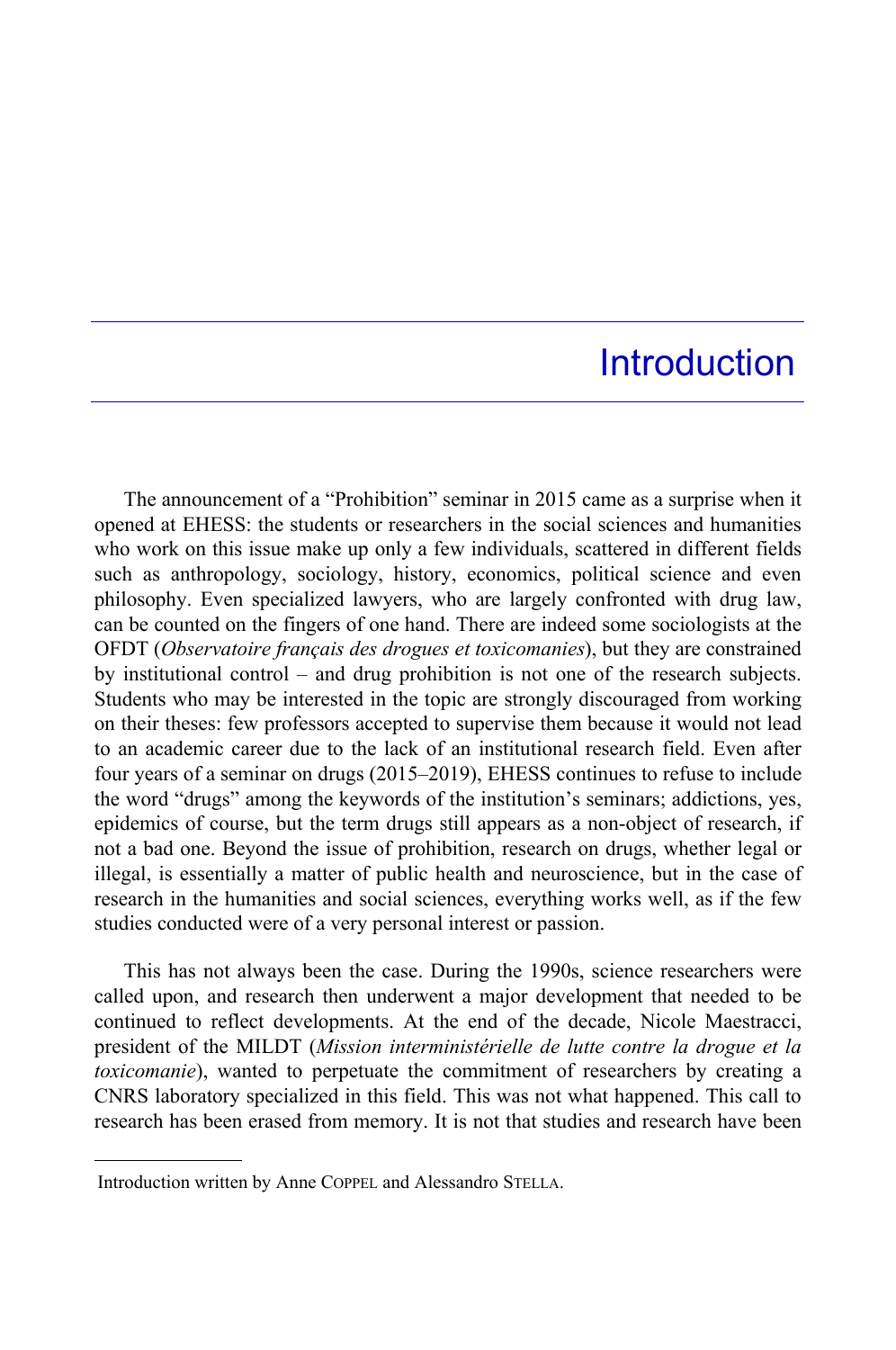-

neglected: since the creation of the OFDT in 1993, a permanent system has been in place to collect and gather "useful information to understand the phenomena of drug and psychoactive substance use", with systematic epidemiological surveys which also meet the requirements of the European Monitoring Center for Drugs and Drug Addiction. Calls for research tenders complete the system, but essentially these calls for tenders solicit neuroscience, since the social sciences are in fact marginalized.

However, there is no doubt that "the phenomenon" is closely linked to the social context, and by "phenomenon", we mean drug use, their market, the problems they raise and societal and political responses. However, it is precisely the question of drug policy that is marginalized with the preponderance of neuroscience. The OFDT's mission is indeed "to enlighten public authorities by providing information useful for decision-making". This is the role of systematic epidemiological studies, or even evaluations of intervention systems, but in fact, whether in health or in repression, we only measure the activity of the services: the number of patients cared for, the number of acts in terms of health, a clampdown on the number of arrests or sanctions. But what are the results of these services? To what extent do they meet their assigned objectives? And to what extent should these objectives be redefined in terms of results or lack of results? The information collected could be used to guide policy choices, if drug policy were based on rational choices, which in turn are based on situational realities. This is what we could have hoped for when France adopted the harm reduction policy (despite public debates) on the basis of the results obtained, but once again this is not what happened.

Today, drug policy is confronted with a major contradiction. Since the 1990s, there have been decisive advances in the field of health. In France and internationally, harm reduction policy has had to demonstrate that it is necessary to protect health<sup>1</sup>, so much so that the WHO and the UN jointly recommend the development of harm reduction<sup>2</sup>.

Reducing the harm associated with drug use means acknowledging that, whether you like it or not, we live with drugs. This has forced a rethink of drug health policy. Previously, the exclusive objective of treatment was abstinence, in line with the objective of drug eradication assigned to national and international policy. In health,

<sup>1</sup> With regards to France, see INSERM (ed.). *Réduction des risques infectieux chez les usagers de drogues*. Les Editions INSERM, 2011. In terms of international use, see Rhodes, T., and Hendrich, D. (eds). (2010). *Harm Reduction: Evidence, Impacts and Challenges*. European Monitoring Center for Drugs and Drug Addiction, Monograph 10, Lisbon.

<sup>2</sup> WHO, UNODC, and UNAIDS (2012). Technical Guide for Countries to Set Targets for Universal Access to HIV Prevention, Treatment and Care for Injecting Drug Users.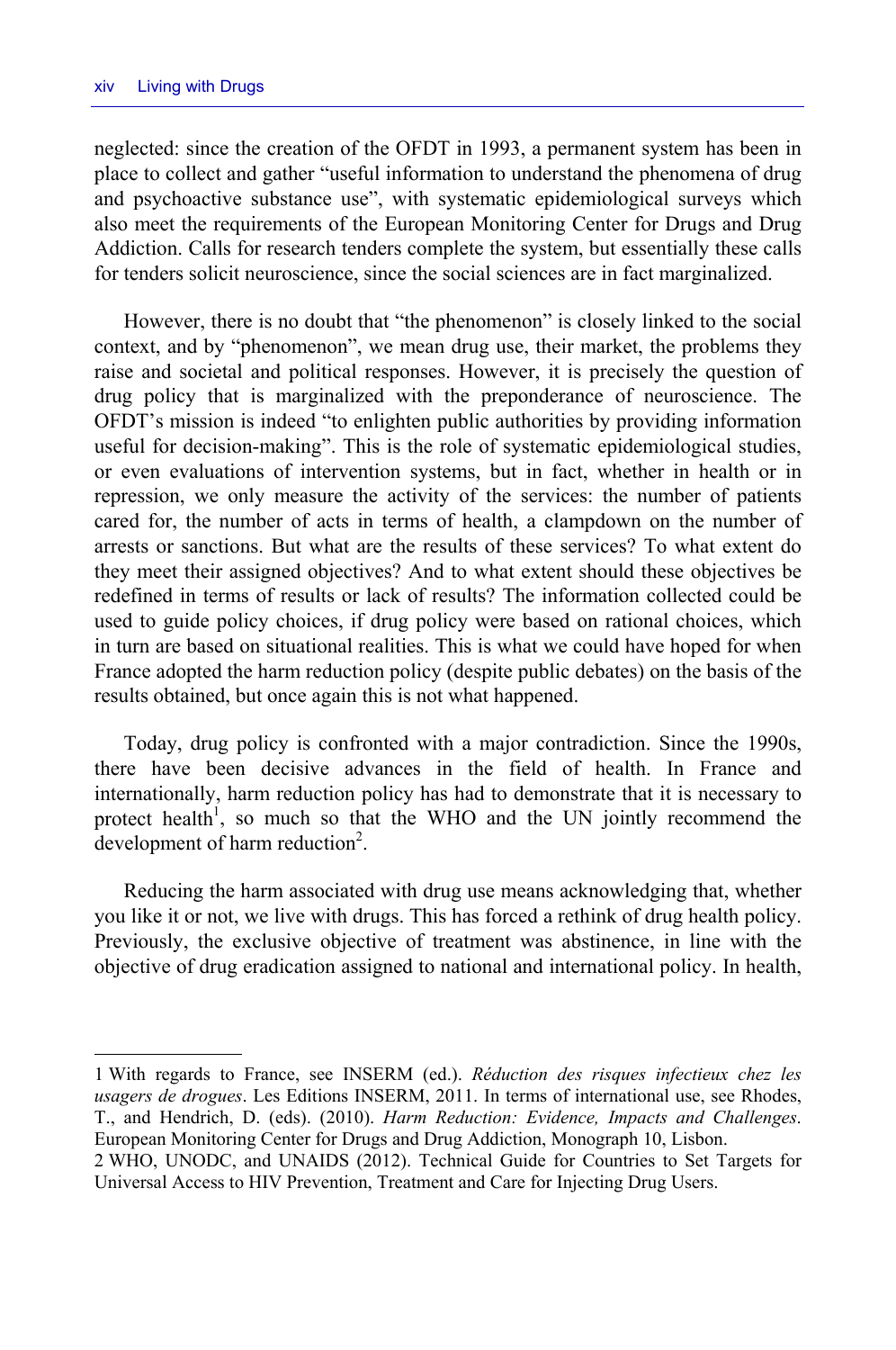illicit drugs have now lost their exceptional character. Whether it is alcohol or cannabis, tobacco or cocaine, the prevention of risky behavior is based on the same principle of reducing negative consequences. Public health, formerly in the service of prohibition, now obeys its own logic, especially since research on the dangerousness of licit and illicit psychotropic drugs has led to the conclusion that the prohibition of illicit drugs is not justified by the greater dangerousness of these drugs<sup>3</sup>. The gap between health and global drug policy is widening, but every effort has been made to mask this contradiction.

The change was limited to the field of health, without changing the overall drug policy. The harm reduction policy did obtain legal status in 2004, but this public policy was adopted behind closed doors. The French population is unaware that the catastrophic consequences of the rising use of heroin and the AIDS epidemic have been overcome thanks to this health policy, and the public debate remains locked in the "lax or repressive" alternative, and so we have seen an increasing escalation of the war on drugs. As heroin disappeared from the public domain, cannabis became the priority to be fought against in terms of drugs. With regard to use, campaigns have followed one after the other on the dangerousness of this drug, onto which all the fears and stigmas previously attached to heroin have shifted: cannabis is addictive, and it can cause serious mental disorders and even deaths (road accidents) – it has been said and repeated, while addictologists are questioned about risk-taking among adolescents. In 2005, a zero-tolerance policy was adopted in France based on the American model in the name of the fight against delinquency and risk factors, and in 2008, it was adapted to the repression of drug use, without provoking any debate. Drug policy refers to two schools of thought: on the one hand, addiction, where use is thought of in terms of risks and dependence, and on the other hand, "drugs", a social scourge with its traffickers, delinquents and violent offenders who rule the "working-class neighborhoods". Whether left-wing or right-wing, the political classes are in consensus: it is necessary to fight against traffickers and restore public order.

This is the context in which the project for the seminar "Drug Prohibition" is being developed. In the course of the past decade, the associations that had instigated the public debate had become increasingly inaudible, the threat of AIDS was no longer frightening, and budget cuts had limited action on the ground. The feeling that prevailed in France at the time was that there was nothing new under the drug sun, and yet, at the same time, the American continents, both North and South, were in turmoil – and it was not a question of health: the failure of the war on drugs is starting to become evident. The more the armies intervene, the more violence

<sup>3</sup> Roques, B. (1998). La dangerosité des drogues. Report to the State Secretariat for Health. Editions Odile Jacob, Paris.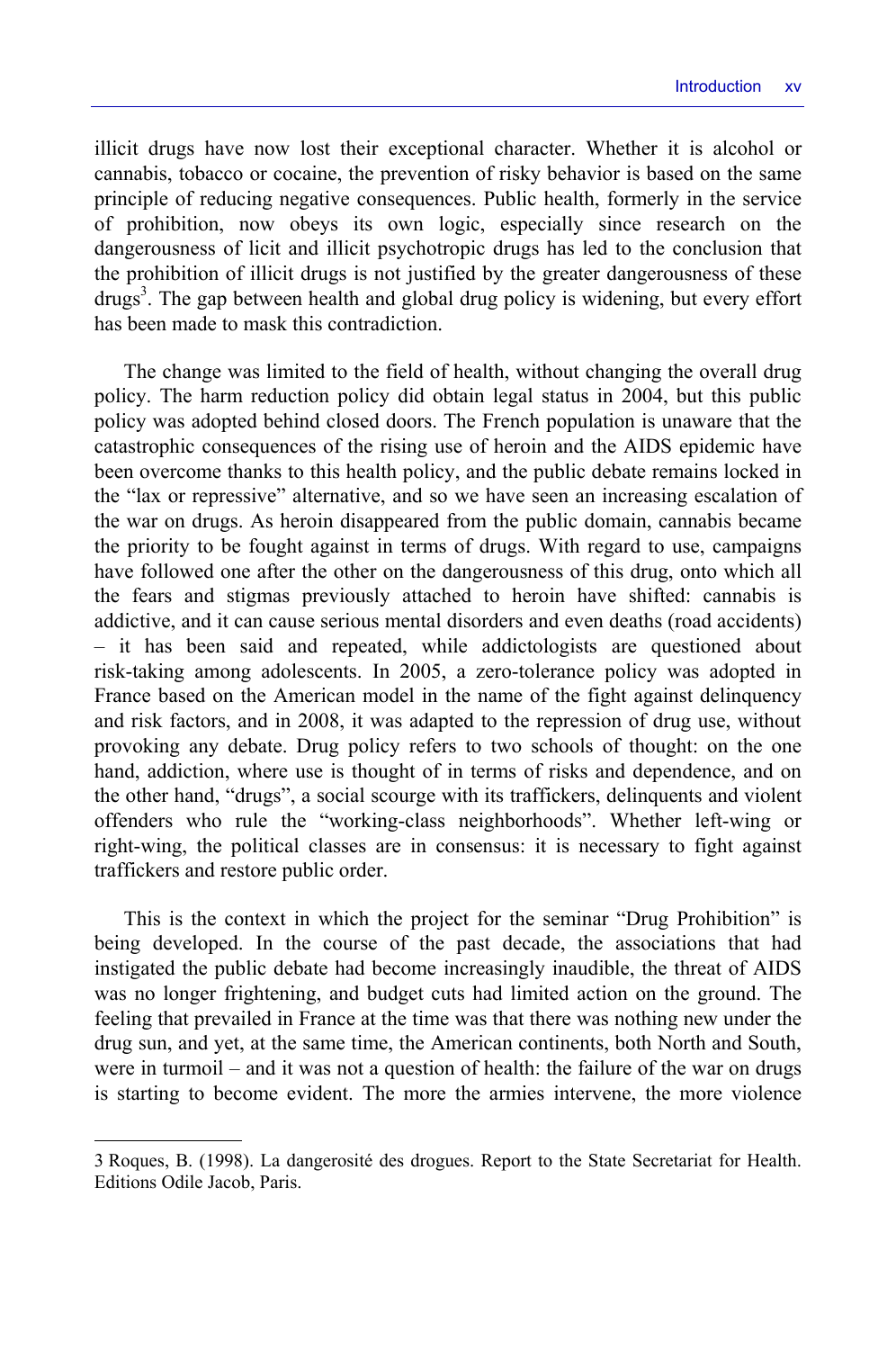escalates. The war on drugs kills more people in Central America than the war in the Middle East. Mexico and Colombia have therefore requested and obtained the holding of a special UN assembly: they want international treaties to be renegotiated<sup>4</sup>. This is a first break in the consensus on international drug policy. The French have not heard of it, and they are not interested in it. The only recurrent issue is the sale of cannabis in the suburbs. On several occasions in previous years, a few voices were heard, demanding the legalization of cannabis, but their arguments had little influence on the French political class: the fight against drug dealers formed a consensus, and the enemy was now clearly identified: "everyone knows that drug dealers are black or Arab", said the journalist Zémour in 2011, following the new doctrine of "saying what everyone else is thinking".

In 2015, however, there was surprising information circulating: two American states decided to legalize cannabis. After the succession of campaigns on the dangerousness of this drug, journalists wondered: would commercial logic have prevailed? Were these Americans sacrificing the health of young people in the name of free trade? But suddenly public opinion shifted: the legalization of cannabis is no longer a utopia and the majority of French people are now in favor of it.

The question of drugs needs to be reconsidered, and this is the task that the EHESS seminar has tackled by calling upon expertise. In terms of both its objectives and its method, this seminar revives a tradition of research that has been mobilized several times in the recent history of drugs. It is no coincidence that researchers are coming together in terms of understanding a new phenomenon and seeking appropriate responses, and it is no coincidence either that the three years of this seminar have led to the conclusion that we must "live with drugs". This is the observation of all the researchers who have succeeded one another to understand the relationship that societies have with drugs. "With the exception of food alone, there are no substances on earth that have been so closely associated with the lives of peoples in all countries and at all times", wrote a pioneer in this field of research, Louis Lewin, in his introduction to the masterful inquiry to which he devoted his life. Louis Lewin was a pharmacologist, and he investigated all products and uses in all societies, soliciting botany, anthropology, history and even consumer testimonies<sup>5</sup>. His scientific classification of psychotropic drugs came into being as drug prohibition was adopted, to the detriment of traditional medical and pharmaceutical control in the West. But at that time, this international prohibition did not aim to eradicate drugs; it only claimed to control the markets.

<sup>4</sup> Coppel, A. and Doubre, O. (2012). *Sortir de l'impasse, à la recherche d'alternatives à la prohibition*. La Découverte, Paris.

<sup>5</sup> Lewin, L. (1903). *Traité de toxicology*. Éditions Doin, Paris; Lewin, L. (1927). *Phantastica*. Éditions Payot, Paris; Lewin, L. (1931). *Phantastica, Narcotic and Stimulation Drugs: Their Use and Abuse*. E.P. Dutton and Co. Inc.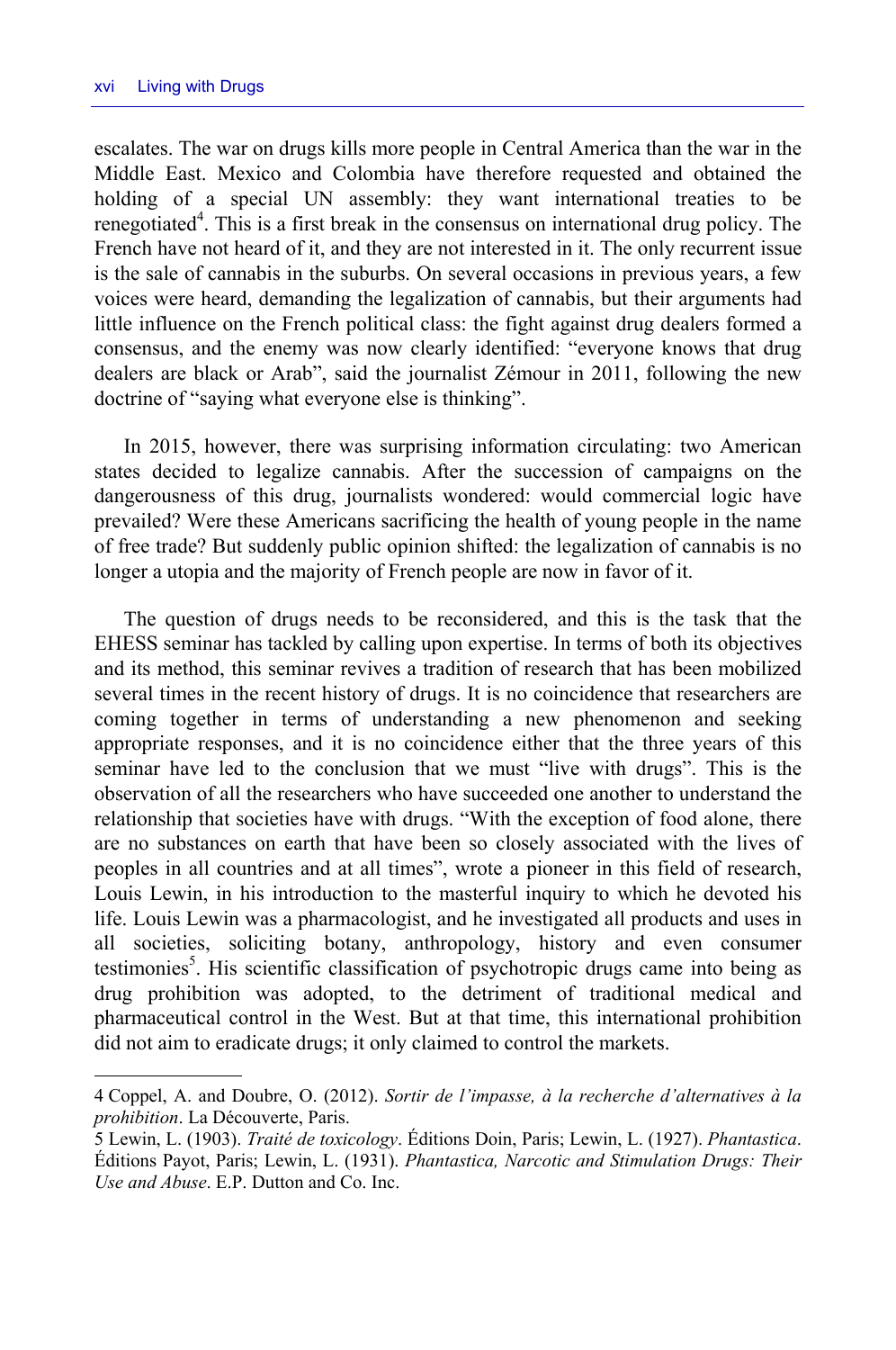The shift from market control to repression of users is taking place with the spread of illicit drugs among young people. In the United States, it began in the late 1950s with police repression in ghettos. Research increasingly understands how drug users have been trapped and seen as junky, lawless, delinquents or psychopaths, a production of repressive devices according to the sociology of deviance. At the same time, urban anthropologists describe the daily lives of drug users, whose behavior has its own logic. *Life with Heroin* is a journal of ethnographic research on the daily lives of heroin addicts from the 1960s onwards, and the research shows that their behavior is neither erratic nor suicidal: it meets the requirements of the context marked by prohibition<sup>6</sup>. This is precisely what went against the strengthening of prohibition in the very early 1970s, with the priority now given to the repression of users. Social science research is then marginalized precisely because its conclusions run counter to international policy. In English-speaking countries, however, some researchers are continuing their work, but the only research disseminated internationally is that which confirms the choice of prohibition.

In France, where research is traditionally a clinical responsibility, the decision to call upon the social sciences has no antecedent. But the continuous strengthening of repression since 1986 opened a debate within the French Socialist Party government: "Insecurity, delinquency, drugs, what is the reality of these threats?," politicians wondered. The politicians concerned at that time were few and far between. President Mitterrand understood that public opinion had to be reassured by showing the State's commitment to "the fight against drugs and drug addiction", but at the same time, Alain Ehrenberg, a sociologist, was officially asked to "understand the phenomenon". The seminar he led brought together a first generation of French researchers who were open to international research<sup>7</sup>. Several books were published as part of this seminar, which led to the same conclusions as previous research: we need to "live with drugs"8 . In the meantime, public authorities became aware of the "social and health disasters caused by the refusal to do anything that could make life easier for drug addicts", to quote the diagnosis of the Henrion Commission in 1994,

<sup>6</sup> Hanson, B., Beschner, G., Walters, J., and Bovelle, E. (1985). *Life with Heroin. Voices from the Inner City*. Lexington Book, Lexington, Toronto.

<sup>7</sup> Ehrenberg, A. and Mignon, P. (eds) (1992). *Drogues, Politique et Société. Etats-Unis, Europe, Japon*. Le Monde Editions and Editions Descartes, Paris. See also Ogien, A. (1992). "Situation de la recherche en toxicomanie en Europe et aux Etats-Unis". In *Penser la drogue/penser les drogues*, Ehrenberg, A. (ed.). Vol 1. Editions Descartes, Paris.

<sup>8</sup> Ehrenberg, A. (2002). Comment vivre avec les drogues ? Question de recherche et enjeux politiques. Preface to *Vivre avec les drogues, régulations, politiques, marchés, usages. Communications*, Vol. 62, 1996/Le Seuil. See also Faugeron, C. and Kokoreff, M. (eds) (2002). *Société avec drogues, enjeux et limites*. Trajets Eres.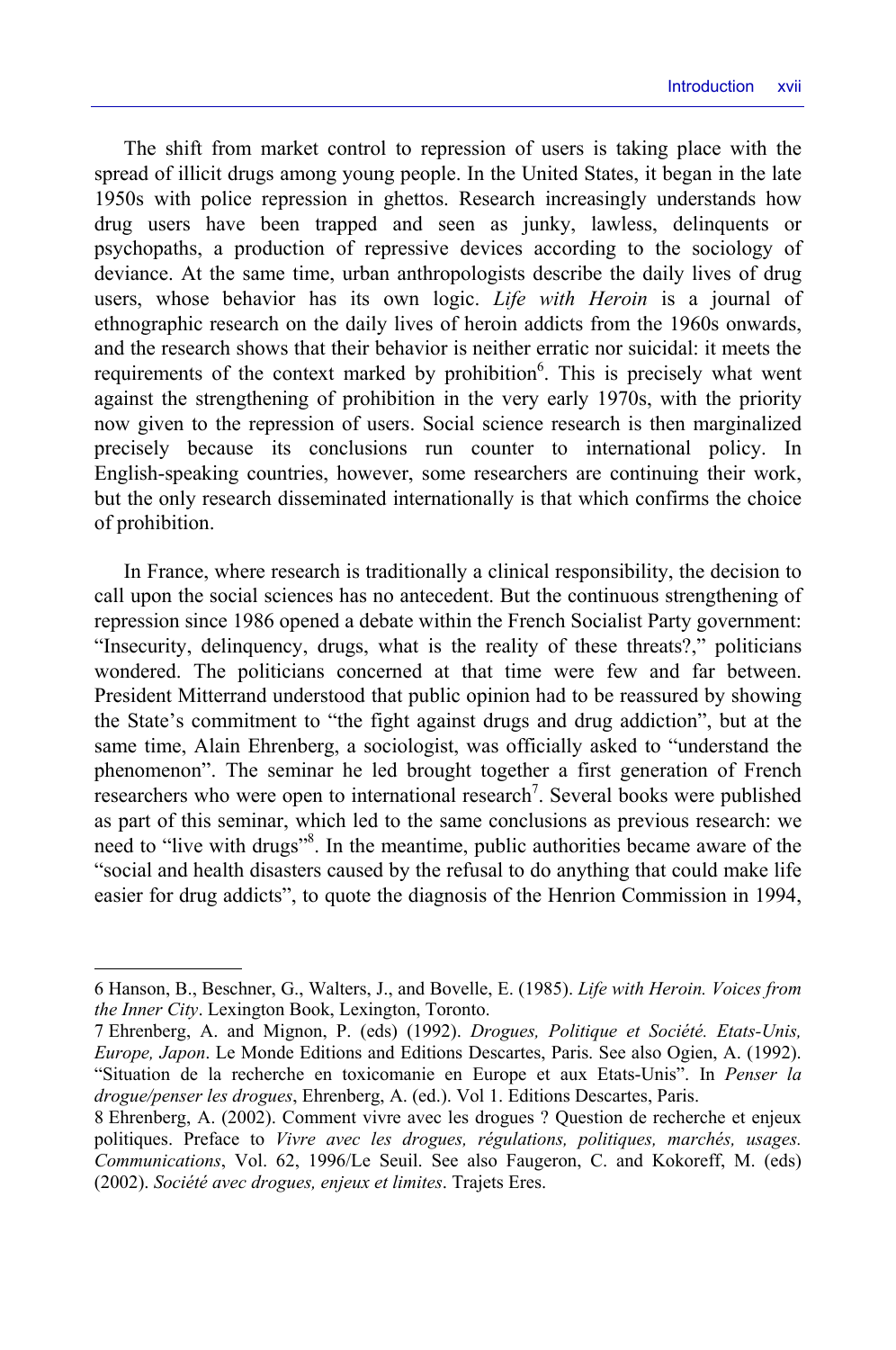which warned the public authorities about the health emergency<sup>9</sup>. However, there was a contradiction between prohibiting the use and distributing syringes, but in view of the risk of infection, Simone Veil agreed to give an experimental status to the policy of reducing infectious risks. The very first actions had already been tested by actors who joined forces on the ground: drug users, AIDS or humanitarian activists or carers, particularly general practitioners. The role of drug users was crucial. This was firstly so, because drug users are the first to be affected and the first to react. In 1987, syringes were made available over-the-counter, and the following year, two studies showed that nearly half of injectors had spontaneously given up sharing their syringes $10$ . To ensure that all users were able to protect their health, all users had to have access to information, sterile syringes and health services. It was also necessary to identify the obstacles they faced and propose tools adapted to their uses and risk taking. Drug users then played a major role: they were able to connect with those who had "escaped" from institutional care, i.e. the largest number, to seek with them the possible choices according to the uses and constraints they faced, and to use the information in a credible way<sup>11</sup>. By gathering together in self-help groups, drug users acquired collective expertise by comparing individual experiences of use. Beyond the threat of AIDS, they took ownership of the harm reduction approach, and in the festive environment, new generations of users began to look for information on products and risks according to their uses. In the experimental phase of harm reduction, all expertise was compared, whether based on experience of use, social science research or medical research. This confrontation of expertise was essential to regulate drugs, because to act, it was necessary to enable understanding, and qualitative research was essential in this phase<sup>12</sup>. This research then underwent exceptional international development. However, it was the expertise resulting from experience as it was the expertise of the social sciences that played a role: all this expertise was marginalized when prohibitionist logic prevailed. In the public debate, people were needed, and epidemiological studies prevailed in the field of research. But a truth came to the forefront: for the proponents of all kinds of suppression, no matter what the results, the war on drugs had to be waged at all costs, and there could be no alternative.

<sup>9</sup> Professor Robert Henrion President (1995). Rapport de la commission de réflexion sur la drogue et la toxicomanie. La Documentation française, Paris.

<sup>10</sup> Ingold, R. and Ingold, S. (1989). Les effets de la vente des seringues sur le comportement des usagers de drogues. *Bulletin des Stupéfiants*, XLI(1 and 2), pp. 81–96. Facy, F. (2011). Evaluation des résultats, rôle de l'épidémiologie, Exemple d'une mesure réglementaire. INSERM U-302, psydoc-fr.broca.inserm.fr.

<sup>11</sup> See Coppel, A. and Stella, A. (2018). "L'auto-support des usagers de drogues, entre mobilisations spontanées et héritages de l'histoire". In *Itinérances*, Rafanell i Orra, J. (ed.). Éditions Divergences and Les laboratoires d'Aubervilliers, Paris, pp. 132–138.

<sup>12</sup> Fountain, J. (2000). *Understanding and Responding to Drug Use: The Role of Qualitative Research*. EMCDDA Scientific Monograph Series, no. 4, Lisbon.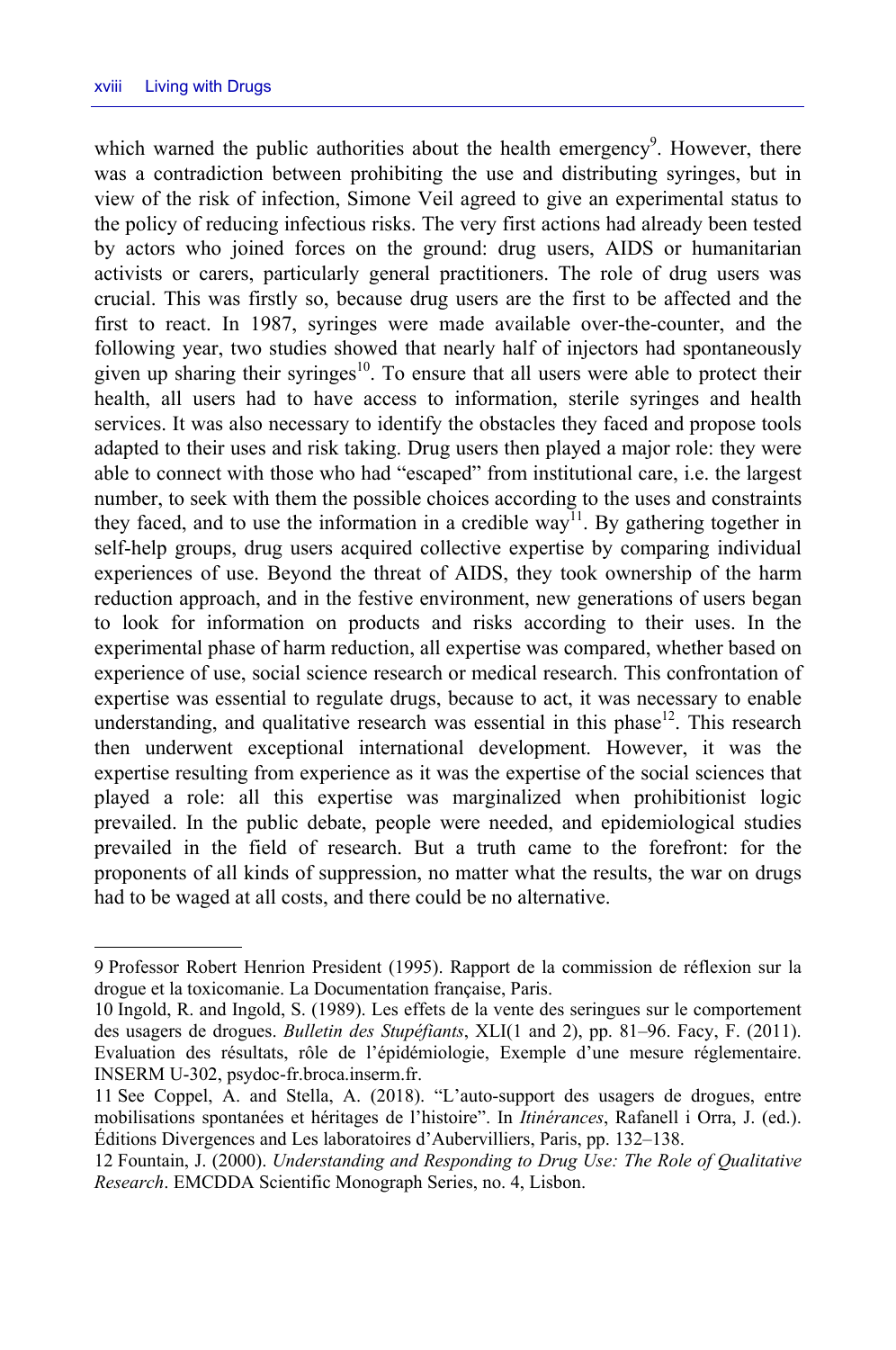Yet, today and every day, there are more and more alternatives. The legalization of cannabis is connected to ongoing experiments in the health field, from consumption rooms to heroin prescriptions. Therapeutic cannabis, now adopted by an increasing number of countries, is contributing to a reconsideration of the classification of psychotropic drugs on which prohibition is based.

By taking prohibition as its research subject, the EHESS seminar is part of a long tradition of research, regularly suffocated by the advances of prohibition, but which is constantly rising from its ashes. While the debate on drug prohibition is strangely repetitive, the choice of a drug regulation policy requires an account of the changing realities of the situation. This also means that research in the social sciences and humanities is called upon for continuous development, because with the advances of globalization, developments are numerous, rapid and multifactorial. In addition to the increase in the number of psychotropic drugs, driven by a particularly dynamic market, it is also necessary to take into account the social, economic and political logics that interact with the issues specific to the drug field. The three years of the "Prohibition" seminar have opened, or reopened, this field of research, they testify to its relevance, because whatever the obstacles, we can doubt today that a changeover will take place: the current drug policy is increasingly contested. We will be careful not to predict the future, which depends on factors that are beyond the control of the drug issue. At least this seminar will have helped to legitimize this field of research, and hopefully stimulate new vocations.

Living with drugs, being acquainted with them, controlling their use, limiting the risks of their misuse: these are the conclusions we can draw from reading this collective book, which emerged from the seminar held at EHESS in Paris during the years 2015–2017.

The first year of the seminar was entitled *Prohibitions des drogues: approche transversale* (Drug prohibitions: a multidisciplinary approach). In the second and subsequent years, the title was extended to *Consommations et prohibitions des drogues: approche transversale* (Drug consumption and prohibition: multidisciplinary approach<sup> $13$ </sup>. By multidisciplinary, this means not only a crossing over of scientific disciplines but also a crossing over of knowledge and knowledge carriers in this field. Thus, among the speakers at the seminar and the audience present at the various sessions, there were anthropologists, sociologists, historians, philosophers, economists, lawyers, doctors, psychiatrists, health center workers, community activists, drug users and former drug users. In fact, this seminar proved to be a crossroads where, via different paths, flows of mature knowledge about books, medical practices and consumer experiences converged.

<sup>13</sup> All of the seminar sessions, nine per year, were filmed and are available on the Canal U, ASUD and YouTube websites (in French).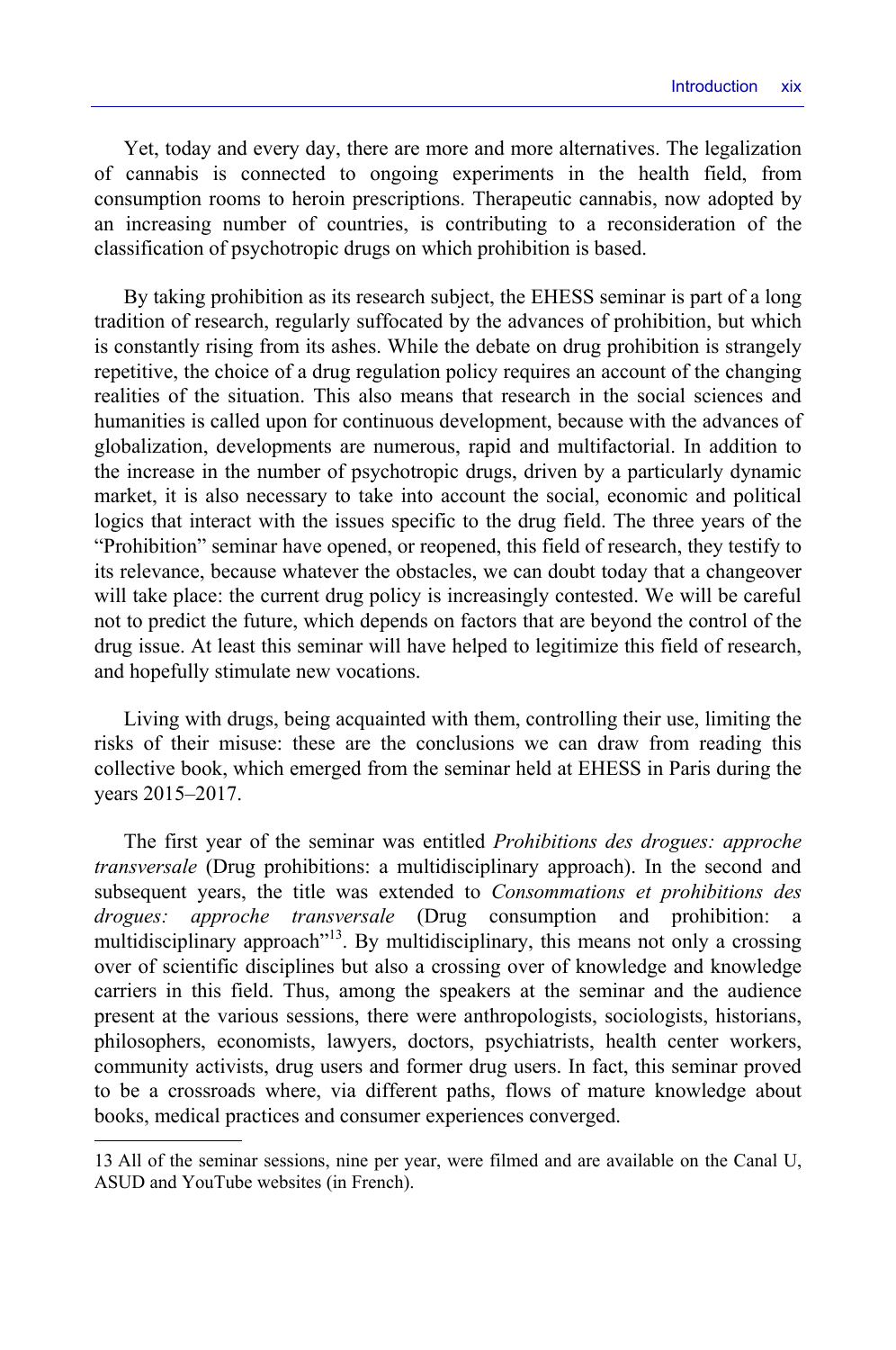This collective research serves to improve understanding of the phenomenon and thereby change the way we look at drugs and contribute to changing public policies in this area. We are talking about drugs for a specific reason, trivializing this term, which has become synonymous with social poison, in order to break down barriers between legal and illegal drugs. Over the past 100 years, efforts have been made to develop national and international legislation, classifying certain drugs as suitable for consumption and others as lethal to individuals and society. However, all these laws do not hold water, because they are based on flawed and completely contradictory principles. Therefore, if the term "drugs" is replaced by psychotropic drugs or psychoactive substances, things already start to become clearer.

Hence, this book opens with the topic of wine, this "divine ferment" so appreciated by the inhabitants of the Mediterranean since biblical times. For millennia, Europeans have focused on Bacchus, Christ has been celebrated for transforming water into wine to please guests, and the consumption of wine and alcohol has been perceived as a normal, banal, daily activity. Although drunkenness and the antics that often result have often been discussed by moral and civic authorities, alcohol consumption has never been banned, except in the United States between 1920 and 1933. Until the 20th Century, the Christian West practically lived with only one drug, alcohol, ignoring the drugs of the East and America.

Since ancient times, doctors have warned against the health consequences of alcohol abuse. By the end of the 19th Century, medical health officers had made alcohol one of the three social scourges, along with venereal diseases and tuberculosis, and several of them were even in favor of its prohibition, but in the meantime, the alcohol manufacturers systematically opposed any measure that might limit consumption. It was not until the end of the 19th Century itself that the health consequences of alcohol were systematically studied. It is estimated that at least 50,000 people die each year from alcoholism in France. Globally, the WHO estimates mortality at three million people, with three-quarters of them being male.

However, despite the health statistics that rank alcohol with tobacco as the most dangerous psychotropic substances for health, in both the West and the Far East, the legitimacy of alcohol consumption is not questioned. On the contrary, drinking a beer, a glass of wine, a pastis or a whisky continues to be perceived as a normal, desirable act by a significant part of the population. It is true that, in addition to leading to illness or death, many virtues are attributed to alcohol. Drinking to forget, to fall asleep, to get drunk and to give oneself courage at work: individual motivations are many and diverse, varying from one individual to another, from one moment to another in life. Drinking alcohol is also a social act: drinking together promotes togetherness, good humor and friendliness.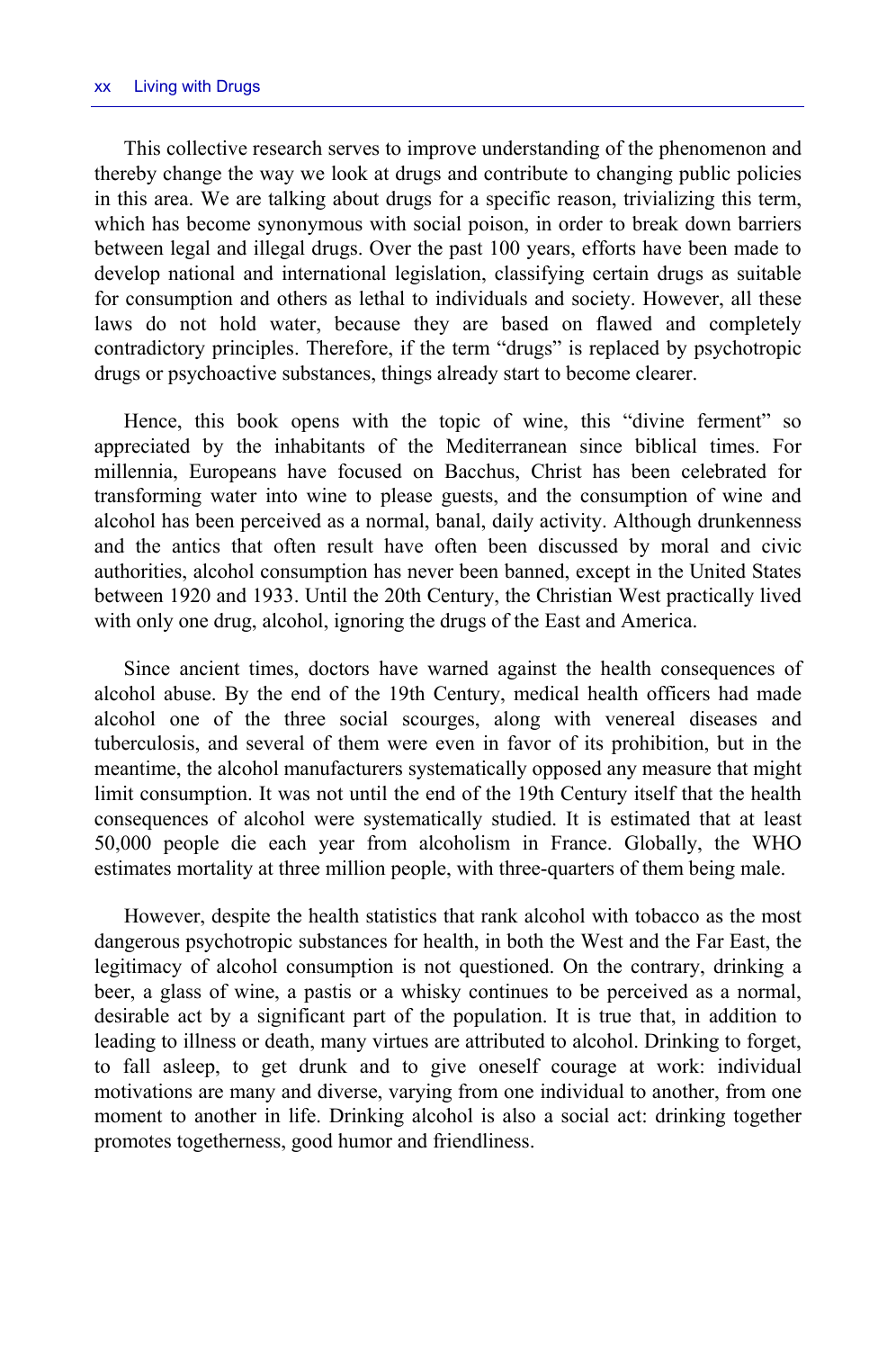On the contrary, the Arab-Muslim population saw in alcohol the *haram*, the evil, the source of all vices, and prohibited its production, trade and consumption. From Mohammed to the jurists of Islam, alcoholic beverages have been stigmatized and banned, and even in Paradise, good Muslims will only be allowed rivers of unfermented grape juice. Today, in the 21st Century, three dozen countries ban all fermented beverages, even in low doses of alcohol. These are mainly Muslim countries in the Middle East and Africa, but alcohol prohibition is also shared by some Hindu and Buddhist countries, such as the Indian states of Bihar, Gujarat, Kerala, Nagaland and Mizoram. In these countries, alcohol consumers face prison and whipping, which seems surprising to Westerners, who are used to considering alcohol consumption – at least in moderate quantities – as legitimate.

In one of the countries where alcohol is banned, Yemen, the mass of the population makes daily use of khat, a shrub from which the fresh leaves are chewed. Its consumption is ancestral and increasingly shared with the populations of the Horn of Africa where, from Ethiopia to Djibouti, from Kenya to Somalia, production, trade and consumption are now expanding rapidly. Paradoxically, some effects induced by khat are comparable to those produced by alcohol: euphoria, disinhibition and a search for human exchanges. Khat thus fulfills functions of sociability: the users invite friends to their homes, "graze" on khat while talking about business, discussing the world together while comfortably seated or lying down. Thus, khat conforms to the population's daily life and determines the pace of it, between the purchase of bunches of fresh leaves on the market and the long grazing sessions. So much so that even the civil war that has been raging in Yemen for years stops in the afternoon to allow fighters to indulge in khat consumption. In addition, khat production and trade represent an important part of the Yemeni economy and are increasingly affecting the economies of Somalia and Ethiopia. In the latter country, where the consumption of khat was traditionally restricted to Muslim populations because of its prohibition by Christian authorities, "the leaf of Allah" is also beginning to break through in Christian regions.

In the geography of traditional psychotropic drug use, non-medical opium use has been central in the Middle East, India and Asia. While Westerners had known and used opium since ancient times, its use was limited to certain medical cases. In contrast, among populations in the East, opium has been consumed not only for therapeutic purposes for many diseases and pains, but also for comfort and pleasure. The case of Iran is emblematic: opium consumption has been entrenched among Iranians for several centuries, a habit shared from the top to the bottom of the social ladder, among workers as well as in the spheres of power, among men and, partially,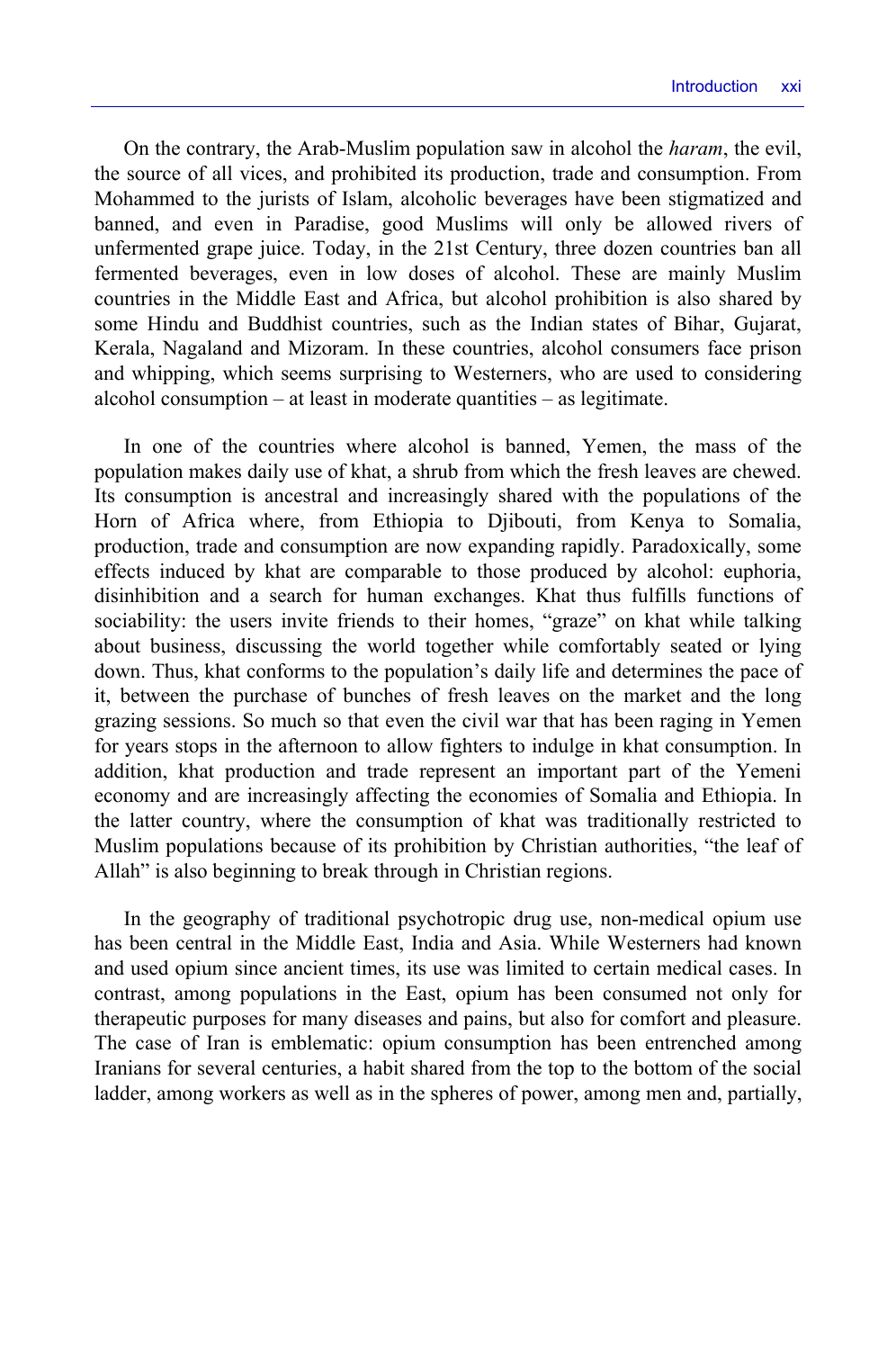among women<sup>14</sup>. Consumption is so widespread in society that despite its prohibition in the 20th Century, despite one of the most repressive laws in the world (recently, several hundred death sentences per year for heroin trafficking) and despite the harsh regime established by the mullahs, Iran still has millions of opiate users today (three million according to the authorities or rather a dozen according to NGOs).

Like in Iran, throughout Central and East Asia, opium consumption has been established on a long-term basis for several centuries<sup>15</sup>. In both the Golden Crescent and the Golden Triangle, via India, the production, trade and consumption of opium have spanned centuries, resisting prohibitionist campaigns for as long as it has been in existence. The case of Vietnam is paradoxical: while France was among the signatories to the first international conventions prohibiting the trade of opium for non-medical purposes, in Indochina, the opium regime continued to collect lucrative taxes throughout the colonial period $16$ .

Despite its centuries-old roots throughout Asia, and although Greek and Roman physicians knew about and used opium, the additional health-related use of poppy juice in the West took centuries to be adopted by society. Consumed in a limited way by sailors, travelers and soldiers who came into contact with Asian societies, it became fashionable among artists at the very beginning of the 19th Century. It was "The beautiful era of opium"<sup>17</sup>, a fascination that extended to all "the poisons of the mind": morphine, heroin, cocaine and drugs produced by the German and Swiss pharmaceutical industry<sup>18</sup>. Despite the first prohibition law passed in 1916, the popularity of these drugs increased in the aftermath of the war; morphine, heroin and cocaine were part of the celebration and became part of the daily lives of French men and women who wanted to live "the Roaring Twenties"<sup>19</sup> to the fullest. This raised questions about the closure of the European population to drugs from

<sup>14</sup> See Matthee, R. (2005). *The Pursuit of Pleasure. Drugs and Stimulants in Iranian History, 1500–1900*. Princeton University Press.

<sup>15</sup> Some titles, in an extensive bibliography on opium in Asia: Hubert, A. and Le Failler, P. (eds) (2000). *Opiums. Les plantes du plaisir et de la convivialité en Asie*. L'Harmattan, Paris; Chouvy, P.-A. (2010). *Opium. Uncovering the Politics of the Poppy*. Harvard University Press; Paulès, X. (2011). *L'opium. Une passion chinoise (1750–1950)*. Payot, Paris.

<sup>16</sup> See Menard, O. (2005). "Le monopole étatique de la vente de drogue : le cas de la régie de l'opium en Indochine. Un exemple de prophylaxie budgétaire". In *La prohibition des drogues. Regards croisés sur un interdit juridique*, Colson, R. (ed.). PUR, Rennes, pp. 27–31.

<sup>17</sup> de Liedekerke, A. (1984). *La belle époque de l'opium*. Editions de la Différence, Paris.

<sup>18</sup> See in this book the chapter by Konstantinos Gotsinas (Chapter 6).

<sup>19</sup> See Retaillaud-Bajac, E. (2009). *Les paradis perdus. Drogues et usagers de drogues dans la France de l'entre-deux-guerres*. PUR, Rennes.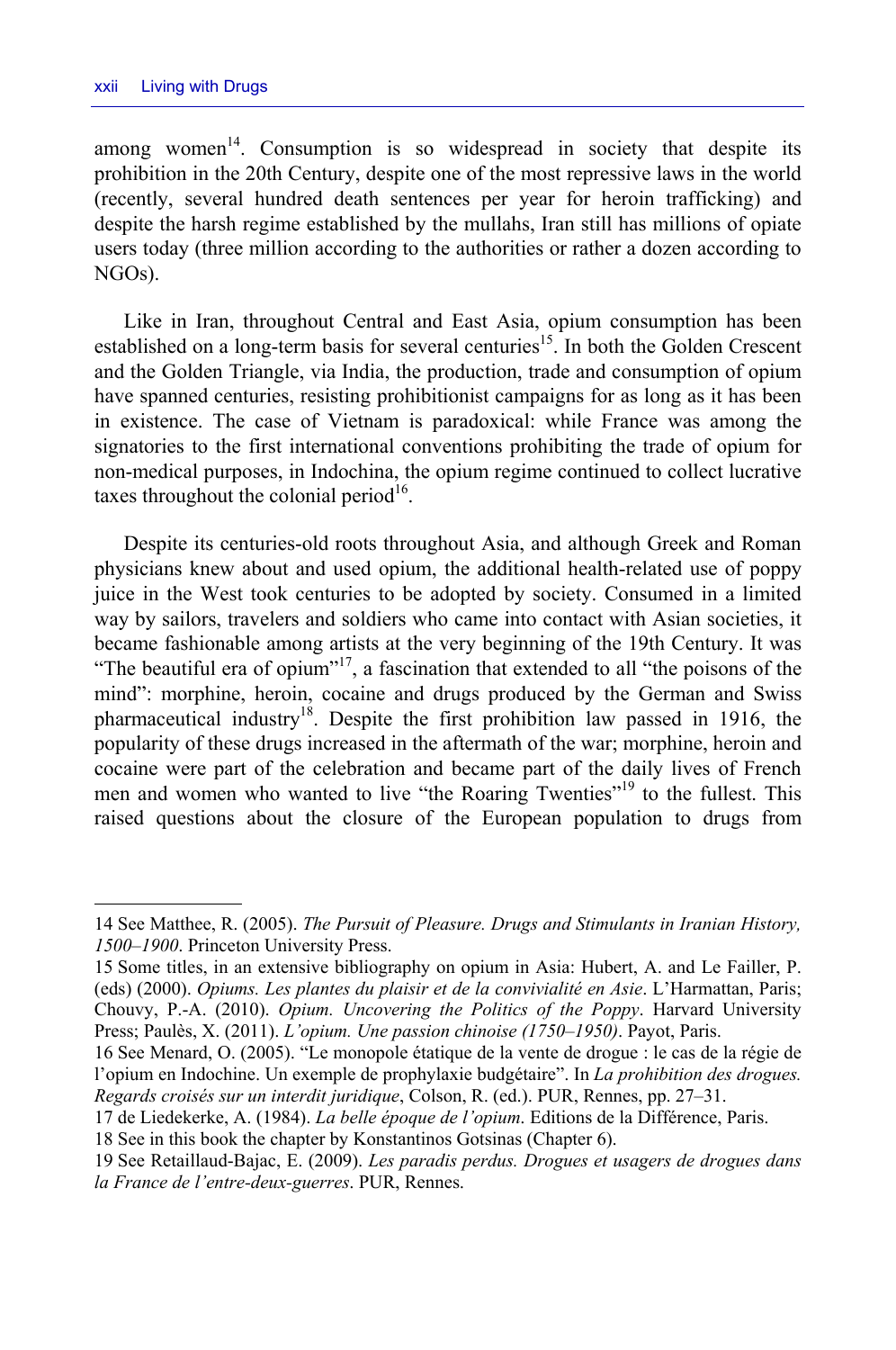elsewhere, from an Orient looked upon in a worried way<sup>20</sup>. As the Consultative Committee on Indigenous Affairs in Indochina said in 1913: "It is a universally accepted opinion that opium consumption is an innate vice among the Chinese like alcoholism among Europeans"<sup>21</sup>. And yet, in the aftermath of 1968, a new generation fell in love with drugs from elsewhere: cannabis, hallucinogens, amphetamines, cocaine and finally heroin, which spread more widely from the mid-1970s onwards, in a context marked by the inexperience of users and generally by a lack of knowledge. The purely repressive responses in the midst of the AIDS epidemic would then lead in the 1980s to a real health disaster in France, unlike the case with the British, who were also confronted with the spread of heroin at the same time, and who quickly gave priority to medical responses in line with their public health tradition<sup>22</sup>.

In the 21st Century, we are witnessing a turning point in the consumption of psychotropic drugs. Psychoactive plants and their traditional uses are increasingly being replaced by synthetic products and new consumption patterns. In Vietnam, where the majority of opium addicts continued to smoke opium until the 1990s, it is injecting and snorting heroin that has become the dominant practice of users. Iran has undergone the same change. The chemicalization of substances, globalization and the increase in trade are now subverting traditional psychotropic drug consumption. For centuries, the consumption of psychotropic plants was localized; it was necessary to go to a specific place to chew coca or khat leaves. In addition, green plants could not withstand long sea crossings. With the synthesis of active molecules and their concentration in volume, combined with the explosion of exchanges via the Internet, drugs have spread all over the world.

What drugs? Westerners, who had been simply drugged with alcohol for millennia, now consume drugs from the East (cannabis, opiates), drugs from the Americas (coca), and those produced by pharmaceutical companies (opioids, benzodiazepines, amphetamines, etc.). As for Eastern populations, traditional users of soothing drugs such as cannabis and opium, they are also undergoing a metamorphosis: from China to Iran and Indonesia, it is methamphetamines that are increasingly in demand. This change in consumption habits is accompanied by a change in mentalities in these societies which are attracted to performance and productivity.

The emergence of psychotropic drugs from elsewhere has an obvious impact on traditional cultures. An emblematic case is that of alcohol introduced into Vanuatu

1

21 See the quotation in section 7.8, footnote 8 in this book (Chapter 7 by Philippe Le Failler).

<sup>20</sup> See Bachmann, C. and Coppel, A. (1989). *Le dragon domestique. Deux siècles de relations étranges entre l'Occident et la drogue*. Albin Michel, Paris.

<sup>22</sup> See Kokoreff, M., Coppel, A. and Peraldi, M. (eds) (2018). *La catastrophe invisible. Histoire sociale de l'héroïne*. Éditions Amsterdam, Paris.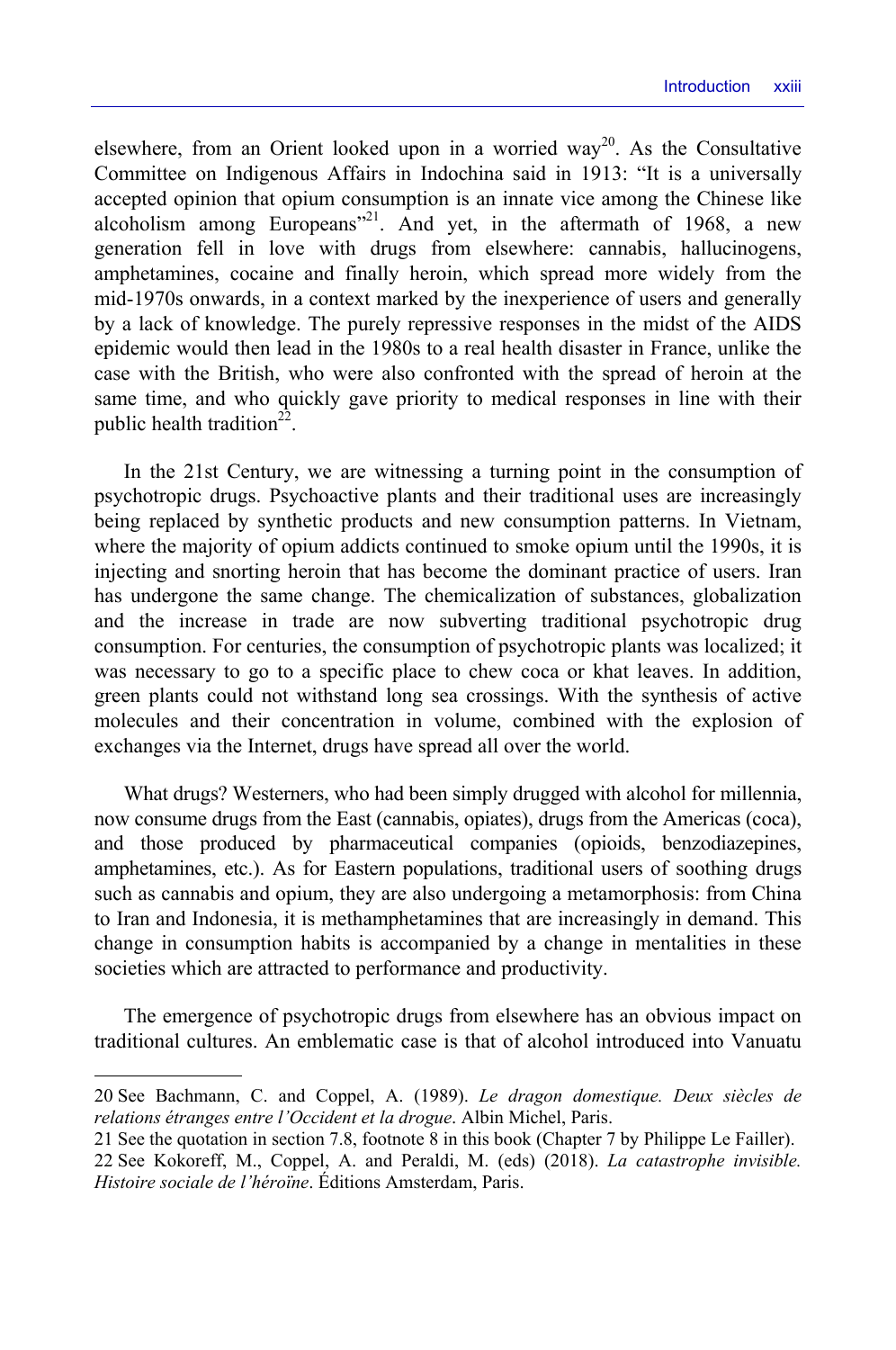and the Pacific Islands by English and French settlers at the end of the 19th Century, while prohibiting the traditional consumption of kava, a drink derived from a local root and low in alcohol. Following Vanuatu's independence in 1980, the islanders not only restored the lawfulness of kava consumption, but also made it the national drink. This did not prevent them from continuing to taste a drink from elsewhere: alcohol.

Over the long history of the consumption of psychotropic plants and substances, prohibition is a very recent phenomenon. First, this is because the very idea of prohibiting the consumption of a plant that grows naturally seems odd: humans, like animals<sup>23</sup>, have learned through direct experimentation, through trial and error, to appreciate or depreciate fruits, herbs, plants and shrubs, transmitting this knowledge around their own populations. Before the 20th Century, the authorities sometimes issued decrees and orders prohibiting or limiting the misuse of psychotropic plants. In China, Vietnam and Thailand, in the 18th and 19th Centuries, some kings and emperors were concerned about the spread of opium consumption among the population and wanted to prohibit its "misuse", i.e. outside the context of therapeutic use. However, in the face of the opium market that the colonial powers imposed with weapons, the decrees had very limited or no success. In China, as in Vietnam, it was not until the international prohibition of the first decades of the 20th Century, and especially the heavy hands of the "red armies", that opium production and consumption was drastically reduced. This was a huge task, considering that, at the beginning of the 20th Century, 10–20% of the population in Southeast Asia was addicted to opium.

Chronologically, the first known and documented prohibition of psychoactive plants was that of the peyote and other "magic herbs" in colonial Mexico. This was in 1620, and the authors of the prohibition edict were the Inquisitors of Mexico  $City<sup>24</sup>$ . How did the country come up with the crazy idea of banning the consumption of a small, thornless cactus, which several Amerindian ethnic groups had been consuming for a very long time? The missionaries reported that these Indians, under the guise of ritual gatherings, celebrated, played and sang, while eating peyote, which they worshipped like a god. They also used it to guess the future and unravel mysteries, which scandalized the missionaries of one God. It was indeed a conflict between worlds, of which the prohibition of the peyote was one of the repressive tools of the colonization of the imagination<sup>25</sup>. But between the

<sup>23</sup> See Samorini, G. (2013). *Animali che si drogano*. Shake edizioni, Milan.

<sup>24</sup> See Stella, A. (2019). *L'herbe du diable ou la chair des dieux ? La prohibition du peyotl par l'Inquisition de Mexico*. Editions Divergences, Paris.

<sup>25</sup> See Stella, A. (2016). Un conflit entre mondes magiques. La prohibition du peyotl par l'Inquisition de Mexico, *Mouvements*, 86, 130–137; Boumediene, S. (2016). *La colonisation*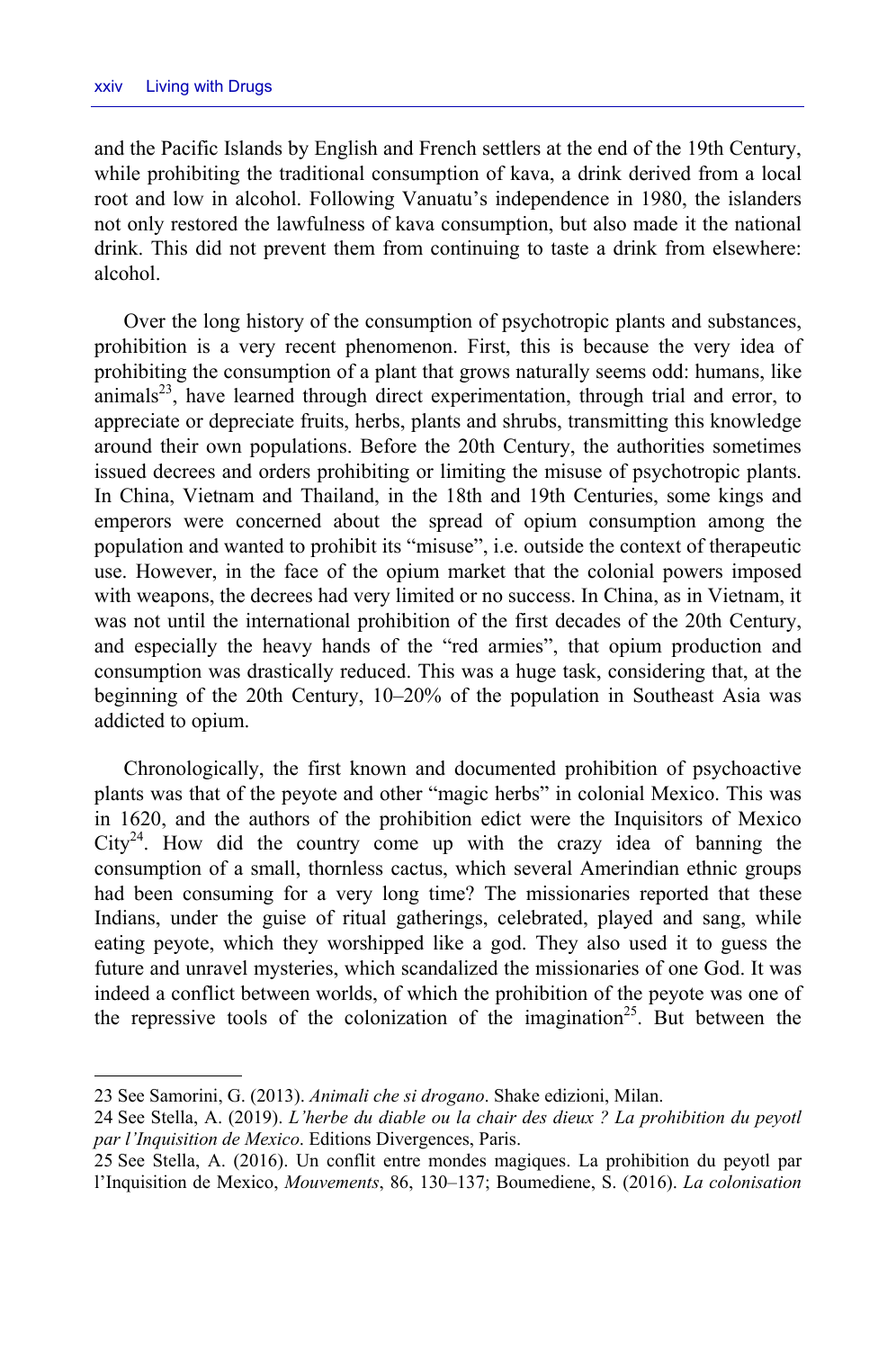prohibition edict and its application, there was a gap, and apart from a few hundred people prosecuted by the Holy Office courts (especially mixed race, black and mulatto populations, women in particular), the prohibition of the peyote was a failure – like the prohibition in 1691 of *rosamaria*, the first name given to Indian hemp in Mexico, which later became marijuana<sup>26</sup>. In addition, it should be noted that even though the measure was considered by the Inquisitors, neither coca in the Andes nor cannabis and opium in India were prohibited by the Inquisitions of Lima and Goa.

The great global drug prohibition was created during the first two decades of the 20th Century, through successive international conventions signed in Shanghai (1909) and The Hague (1912) involving the major Asian and Western powers. They targeted opium and its derivatives, and repressive measures were put in place in the various signatory countries at the end of World War I, extending it to cocaine, heroin and morphine – the latter, however, retained its status as a drug. Together with China, the United States was the great architect of drug prohibition, which it implemented at the same time as alcohol prohibition at the federal level. What animated both the Chinese State and the United States was a moral and social concern as well as a health concern. Chinese modernizers who wanted to put an end to a society of laziness found a response in the American WASPs (White Anglo-Saxon Protestants) who could no longer stand to see workers tearing themselves apart with alcohol or opium and leaving their jobs and families behind<sup>27</sup>.

International and national prohibitionist legislation was then strengthened during the 20th Century, leading in particular to the American and European laws of 1970. More than previous laws, which fundamentally affected the production and trade of "poisonous", "toxic" and "narcotic" substances, the 1970 law targeted prohibited drug users, seen as offenders and/or chronically ill. Once again, the United States spearheaded the global crusade, launching (under President Nixon and then Reagan) the "war on drugs".

Fifty years later, the results of the "war on drugs" are now well known. Targeting both supply and demand, this war proved to be deadly, socially unjust and ultimately ineffective. By attacking poppy, coca and cannabis crops, it has further impoverished and destabilized small farmers in poor countries. Waging a merciless war against both large traffickers and small street dealers, it has caused the deaths of hundreds of thousands of people killed by gun warfare, in conflicts with the police and army, in inter-gang warfare or by extrajudicial executions (as in the Philippines,

*du savoir. Une histoire des plantes médicinales du Nouveau Monde (1492–1750)*. Les éditions des mondes à faire, Vaulx-en-Velin.

<sup>26</sup> See Stella, A. (2019). *L'herbe du diable…*, *op. cit.*

<sup>27</sup> See Martin, J.-P. (2002). *La vertu par la loi. La prohibition aux Etats Unis, 1920–1933*. EUD, Dijon.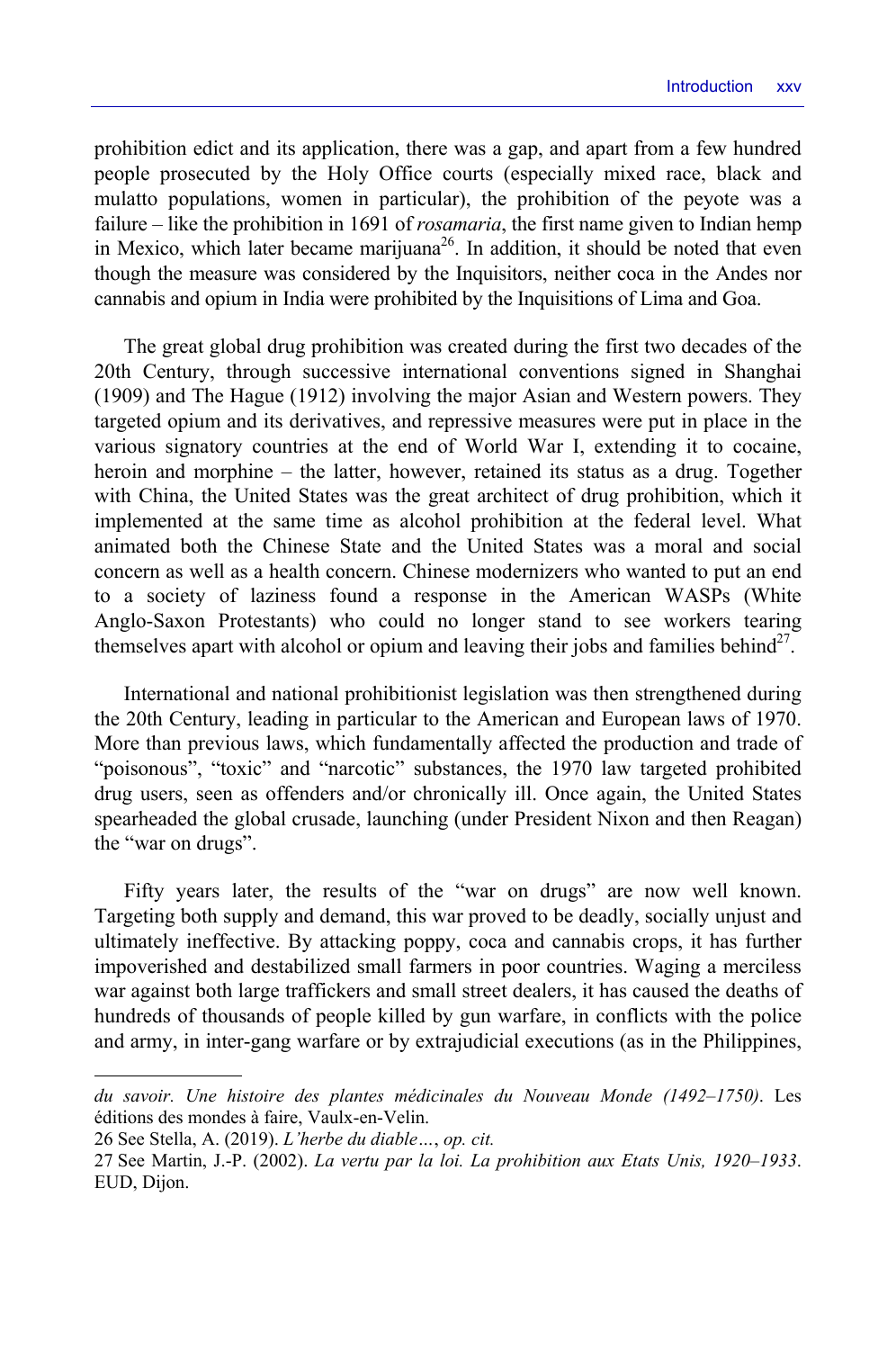Thailand or Brazil). The "war on drugs" has filled half of the world's prisons, repressing both large and small traffickers, as well as ordinary consumers and self-producers. Moreover, in many countries that continue to apply the death penalty, such as China, Iran and Saudi Arabia, the charge of drug trafficking is the main cause of death sentences $^{28}$ .

The "war on drugs" has turned out to be a "war on drug addicts", with most of the repression focusing on users and not on traffickers, contrary to what politicians claim. The punitive logics at work target groups of individuals who are socially and racially categorized<sup>29</sup>. In France, the criminalization of use was demanded by Raymond Marcellin, then Minister of the Interior, and his objective was clear: to restore order and affirm the authority of the State, after the May 1968 protest. The law therefore targeted hippies, the marginalized and protesters with a counterculture that challenged the values of authority, work and patriarchy. While one could be sentenced to one year's imprisonment for "simple use", i.e. without possession of the product, the possession itself was considered as trafficking and punishable under the law by 10 years' imprisonment regardless of the quantities, and it was always most often for possession that users were punished. In the United States, on the same date, President Nixon targeted not only "pacifists" who opposed the war in Vietnam, but also the black community, which had just won new rights that were unacceptable to a large number of Republicans. The "war on drug addicts" largely turned out to be a "racial war". In the United States, between 1980 and 2000, 31 million people were arrested for drug offences, and the absolute majority of these prisoners were black and Latino<sup>30</sup>. However, this racialized logic can be seen in most countries of the world, including France. Even, if initially it was a question of punishing marginal protesters, police practice will also target "working-class neighborhoods", and these practices are justified by the association "*drogue = délinquant = migrant*" (drug = delinquent = migrant) which Le Pen first denounced in the early 1980s, but which is gradually being taken up by a growing proportion of the public opinion, convinced that "traffickers are black and Arab", as the journalist Zémour stated in  $2010<sup>31</sup>$ . As for the number of prisoners, the proportion of minorities incarcerated in France is approximately the same as in the USA; it can be estimated at 70–80% depending on the territories $^{32}$ .

<sup>28</sup> See here the contribution by Sonny Perseil (Chapter 11).

<sup>29</sup> See Becker, H. (1963). *Outsiders: Studies in the Sociology of Deviance*. The Free Press of Glencoe, New York; Becker, H. (ed.) (2001). *Qu'est-ce qu'une drogue ?* Atlantica, Anglet.

<sup>30</sup> See Alexander, M. (2017). *La couleur de la justice. Incarcération de masse et nouvelle ségrégation raciale aux Etats Unis*. Syllepse, Paris (New York, 2010).

<sup>31</sup> Coppel, A. and Doubre, O. (2012). *Sortir de l'impasse*. La Découverte, Paris.

<sup>32</sup> See Fassin, D. (2015). *L'ombre du monde. Une anthropologie de la condition carcérale*. Le Seuil, Paris.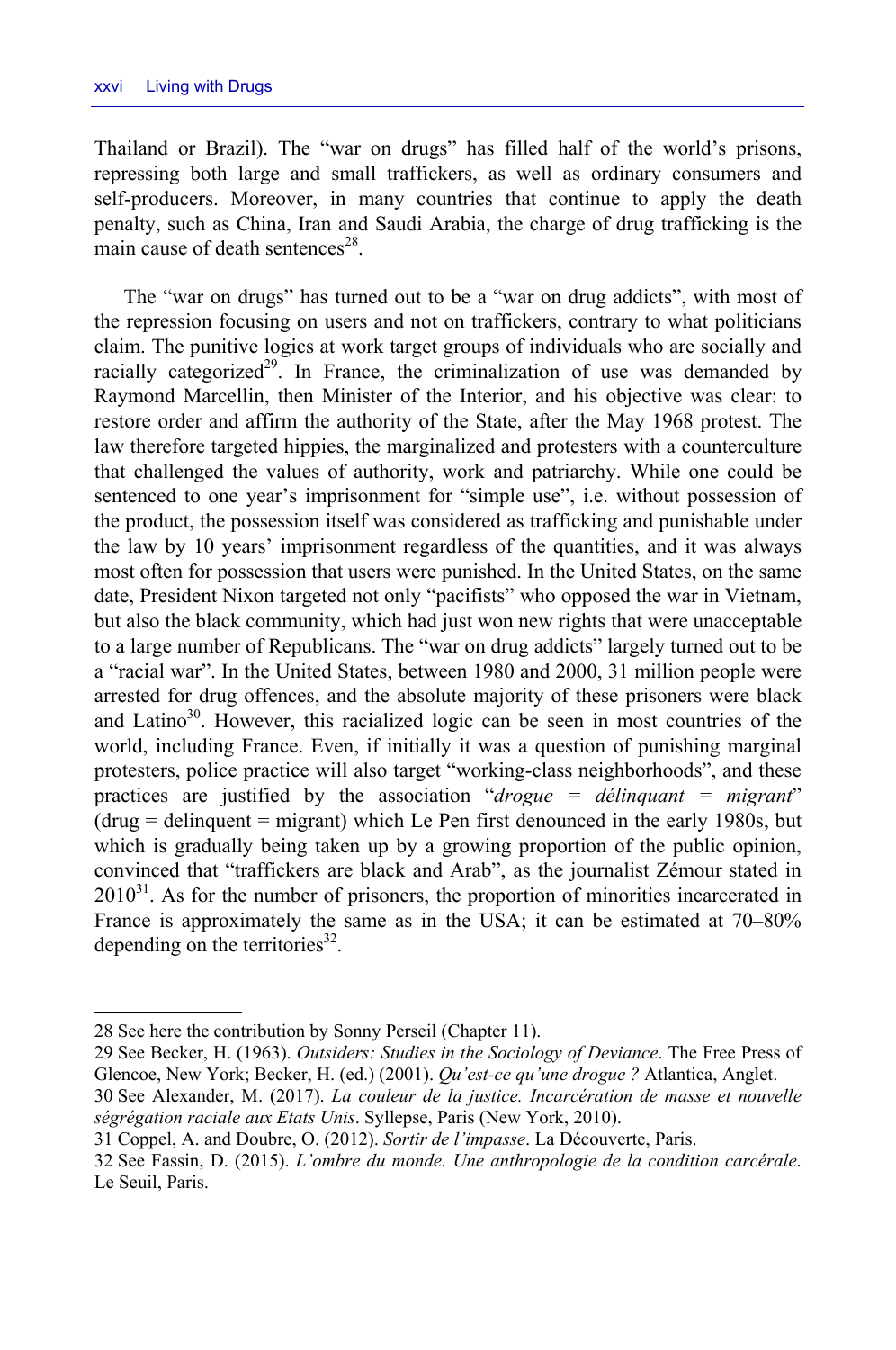The "war on drugs" and the fantasy it has conveyed has in turn produced monsters: drug addicts, drug dealers and traffickers have become the demons of modern times, identified either as criminals or as the scraps of society, at a loss and diseased. It is certain that Mexican, Colombian, Chinese or Nigerian cartels have criminal and murderous practices that are often appalling, just as the accumulation of life problems, combined with the abusive use of psychotropic drugs, leads people who have been weakened to the brink. However, it is equally certain that these extreme figures, often built on various facts that have been out of proportion, poorly hide a less impressive and more banal landscape of producers, traders and consumers: small farmers, transporters, retail retailers and consumers living their lives normally.

Yet, despite all the suppression, the "war on drugs" has proved to be a bitter failure because, instead of being eradicated, the consumption of psychoactive substances has multiplied and globalized. The demand is there, and in our societies the consubstantial needs of humanity continue – to escape, relax or stimulate – which appear to be rooted and ineliminable. The crisis of overdosing on opioids prescribed by doctors in the United States in the 21st Century tells us that these users are not racialized marginalized people who buy heroin on the black market, but ordinary people treating their depression, pain or troubles with legal opioids.

The current distinction between legal and illegal drugs is increasingly becoming an aberration, from all points of view. Between Opiate Substitution Therapy (OST) and all other morphine substances for patients suffering from cancer and other chronic pain, pharmacies are the most significant points of sale for opiates, far ahead of illegal heroin sales outlets. In addition to public order and morality, population health is the main argument used by public authorities to keep certain psychotropic substances banned and illegal; a prohibition that is increasingly both unjustified and counterproductive in Western societies where tobacco and alcohol are sold over the counter (and taxed). Over the past century, efforts have been made to build a picture of banned psychotropic drugs, starting with opium and cocaine, continuing with cannabis, then psychedelics, and ending today with synthetic molecules (NPS). It is a race to infinity that increasingly resembles a Sisyphean task.

After a century of outright prohibitionism, the 21st Century is beginning to introduce drug policy reforms<sup>33</sup>. While at the end of the last century, harm reduction policies related to drug use finally took hold in the West and elsewhere in the world, more and more countries are now taking the plunge towards the legalization of cannabis. As a result, from the legitimization of the use of therapeutic cannabis to that of recreational cannabis, the status of substances and that of their users is

<sup>33</sup> See Coppel, A., Olivet, F., Lebovici, B.L. and Stella, A. (eds) (2017). Changements dans les politiques des drogues? *Chimères*, 91.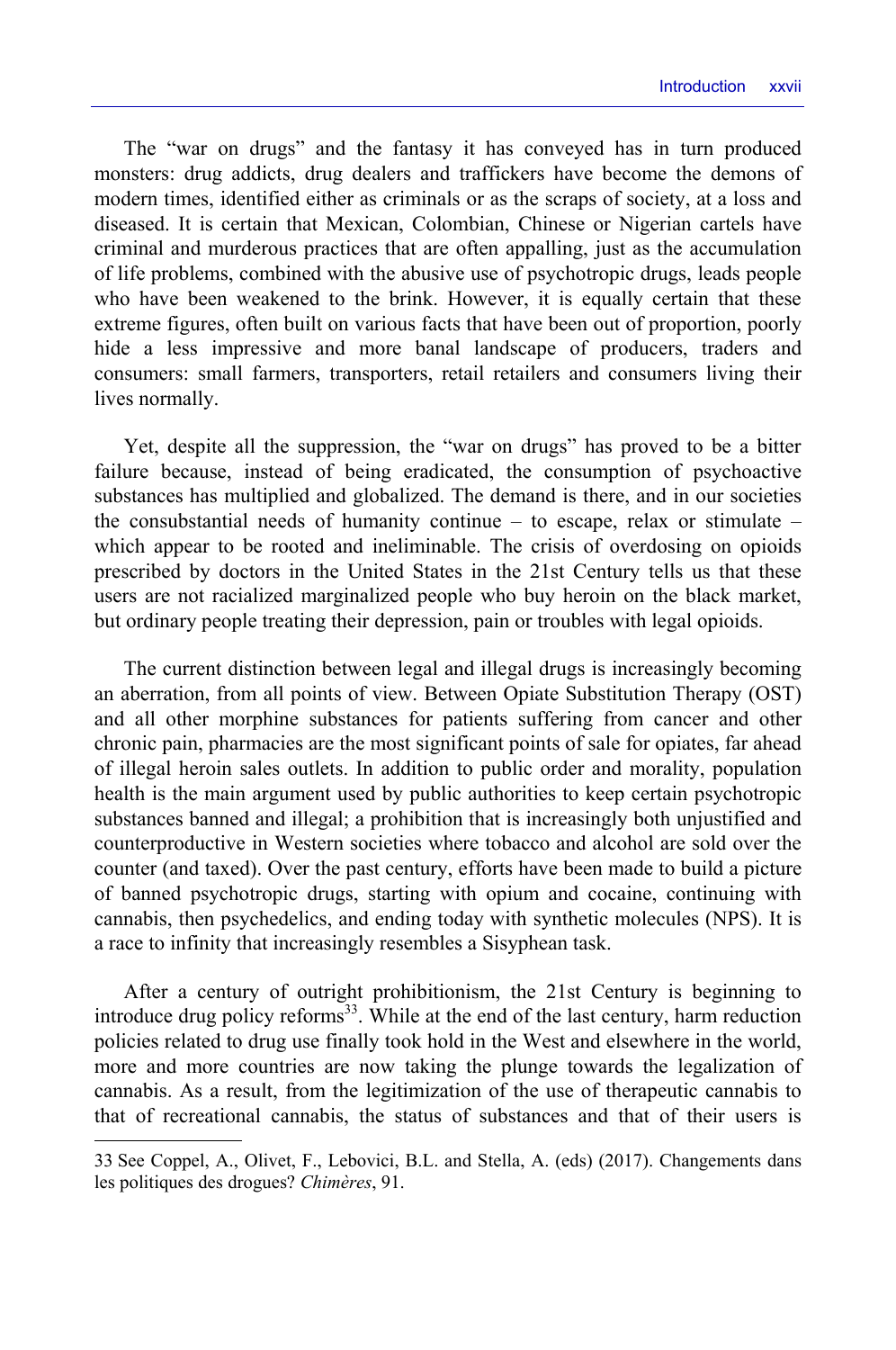radically changing. From delinquents, deviants and drug addicts, we move on to patients curing their illnesses with the help of a medicinal plant and to responsible adults who wish to enjoy themselves a little in life.

These changes in public drug policies have been less the result of enlightened and humanistic governments than of a human and cultural wave that has emerged in society. Moreover, governments have most often only recorded the result of a popular referendum. It is because the idea is now mature that we must stop fighting drugs and learn to live with them.

Today, in France, a few million people consume benzodiazepine and morphine prescribed by doctors on a daily basis, a few million others consume psychoactive substances purchased on the black market, and a large part of the population continue to consume alcohol and tobacco. Everyone is more or less drugged like everyone else is more or less neurotic. Drugs and drug addicts are among us, and we cannot escape them.

Whether for treatment, performance enhancement or pleasure, the demand for psychotropic drugs is not ready to decline. It would therefore be better to seek a new framework for their production, distribution and consumption. This depends on the substance, of course, bearing in mind that all psychotropic drugs, including the mildest on paper, such as cannabis, can have a hard and harmful use. However, it is clear that the hardest drugs in particular must be removed from the black market not only to put an end to the crime caused by prohibition, but also in order to protect consumers' health and safety. The quality of the grams or milligrams of dope purchased on the black market, their composition, cut and overcut, cannot be known by the consumer, and hence this poses an obvious health risk.

At the beginning of the 21st Century, we can see that a certain legalization of drugs is underway. Opiate substitution products, and even medicalized heroin in some countries, have in fact legalized the most emblematic psychotropic drug under medical cover. Psychotropic plants such as coca, khat, peyote, psilocybe mushrooms, ayahuasca and kava are legalized in traditional consumer regions. As for cannabis, there is a real wave of legalization, particularly in the Americas. This is a legalization of production and trade that poses new challenges to the community. Three models face each other: the capitalist model, the state monopoly and the self-management of production and distribution. We know that both legal psychoactive substances produced by pharmaceutical companies and those sold on the black market allow millionaire windfalls for both company shareholders and cartel sponsors**.** 

In the current context, it seems difficult for cannabis and other psychotropic plants to escape the market's grip, which tends to increase the number of users. With